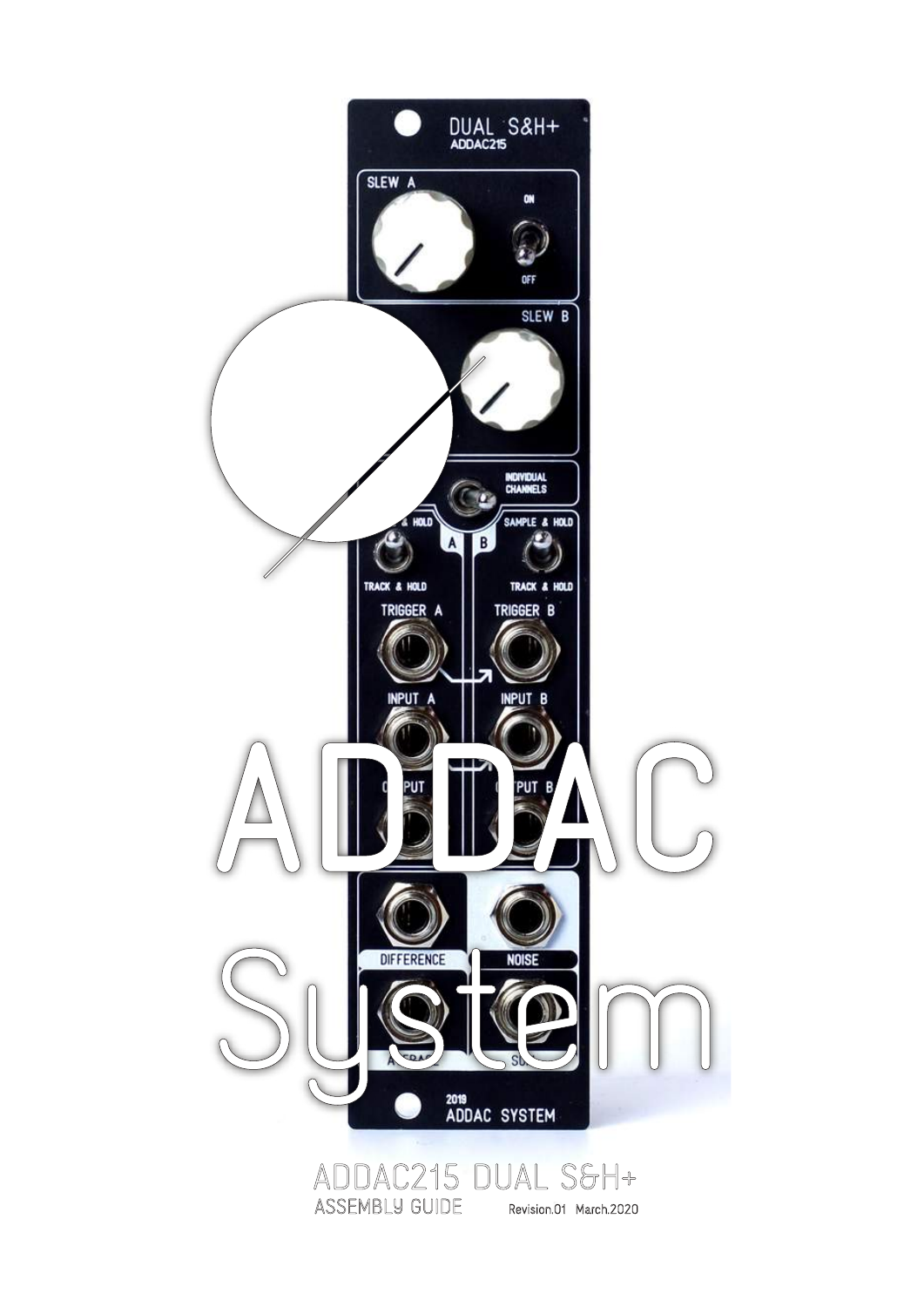# **ADDAC** System

# ADDAC215 Assembly Guide

March.2020

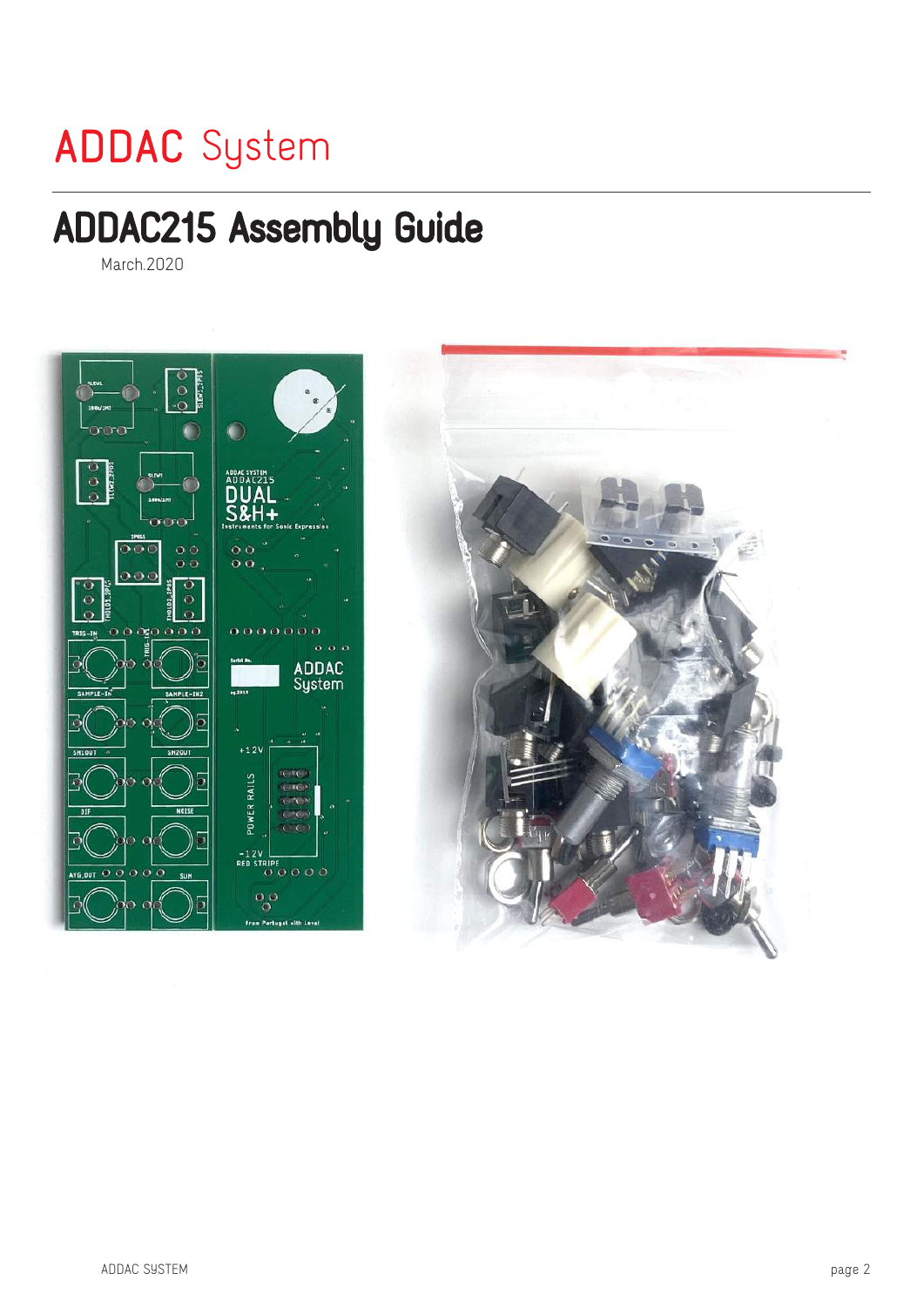## SLEW TIME OPTIONS

The Slew time can be adjusted to user preference. We provide 2 options, Short and Long range: . Short for 1v/oct signals (like a short portamento)

. Long for smoothing cv voltages

Each channel can be set diferently. Other values can also be used.

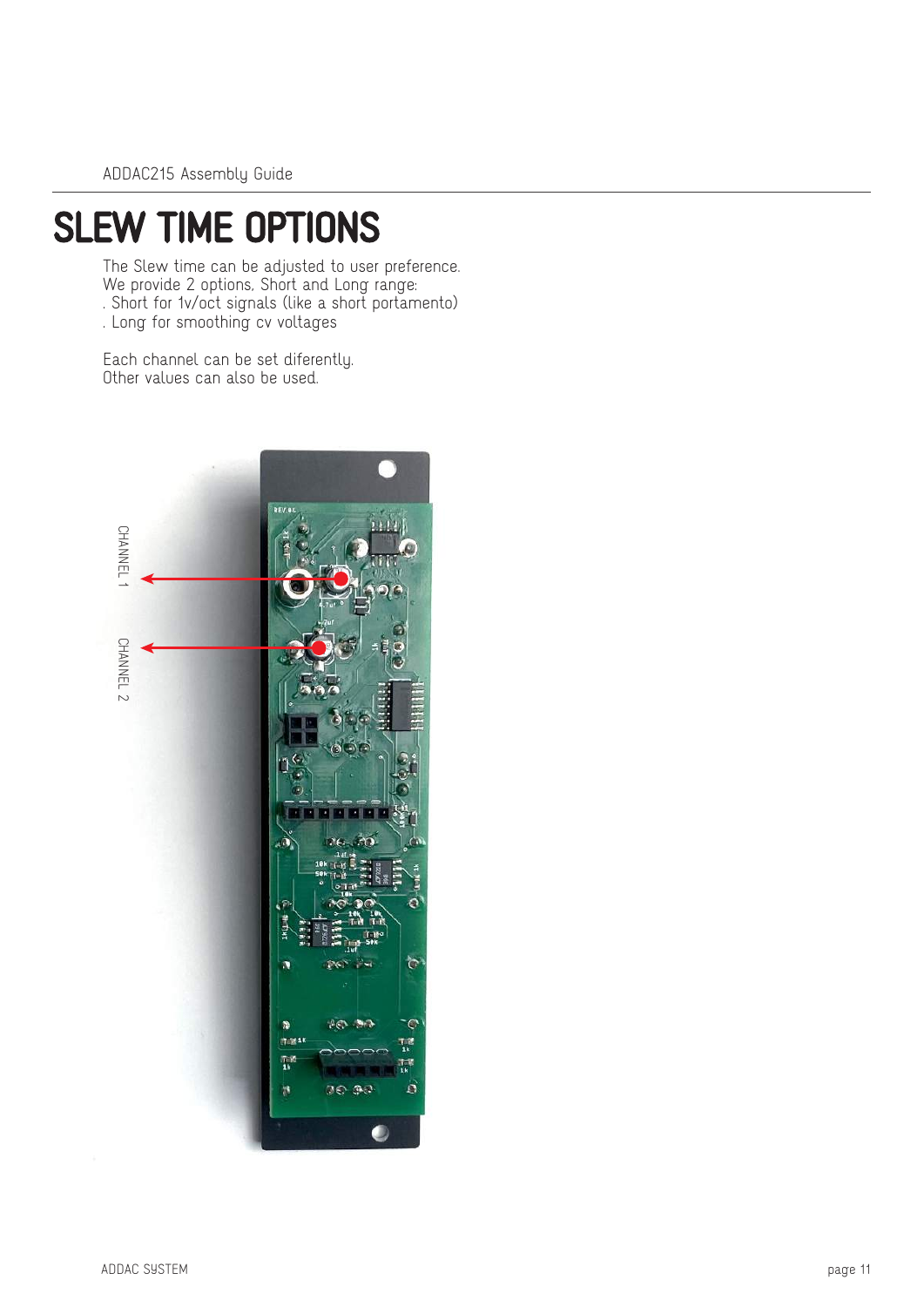#### STEP 1:

Start by locating all 6 capacitors, notice the different values and orientation marked on the pcb.

Tip: soldering these caps is easy, just place a dab of solder on the pad on your right (left pad if you're left handed) and then, with the help of a tweezer, put the capacitor in place and reflow the previously tinned pad to reflow the solder while pushing the capacitor down. Then solder the other pad.



STEP 2:

Proceed by locating the 78L05 Regulator and solder it in place, notice the orientation printed on the pcb.

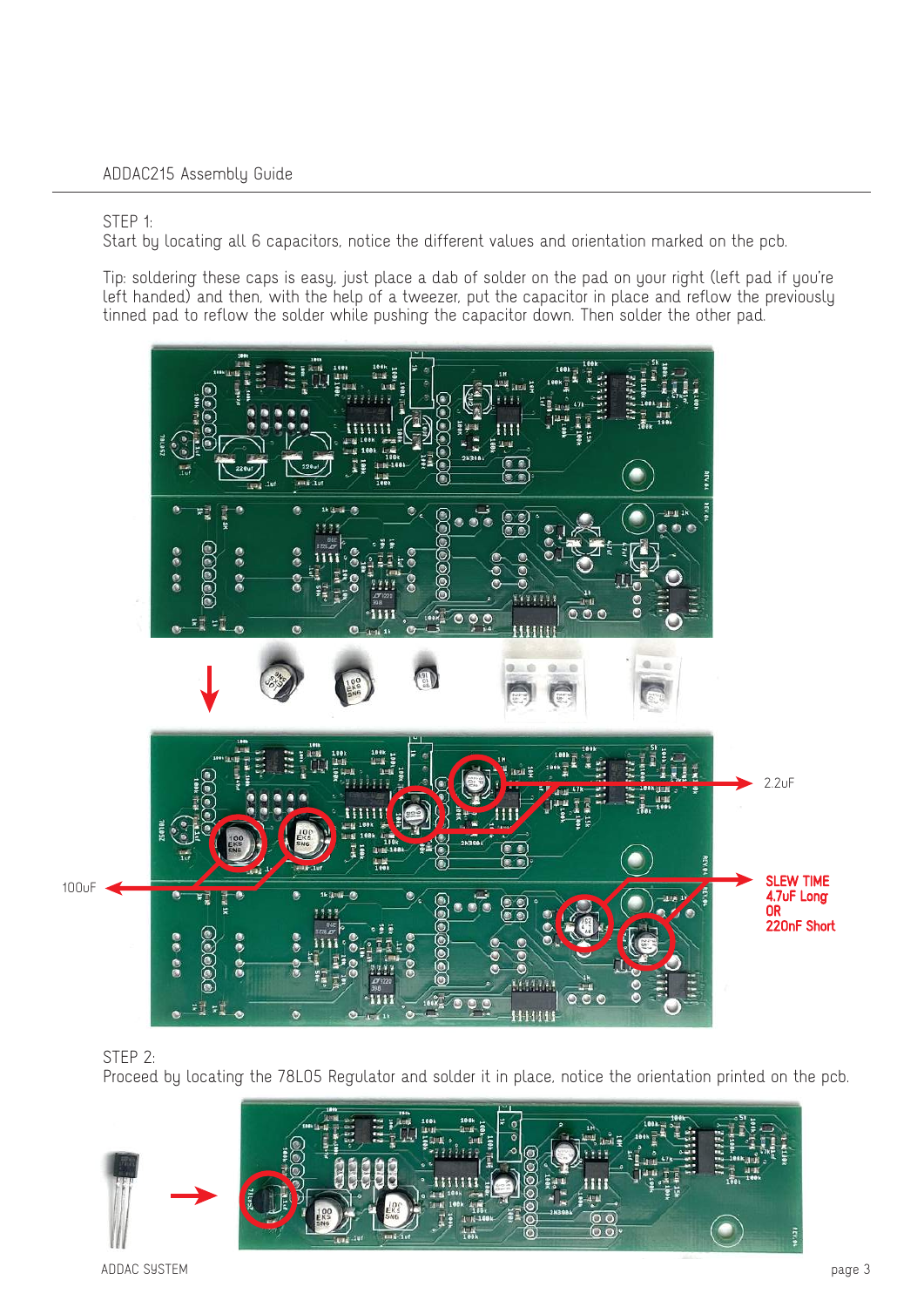STEP 3:

Next proceed to locate the male and female pinheaders and solder them like shown below.

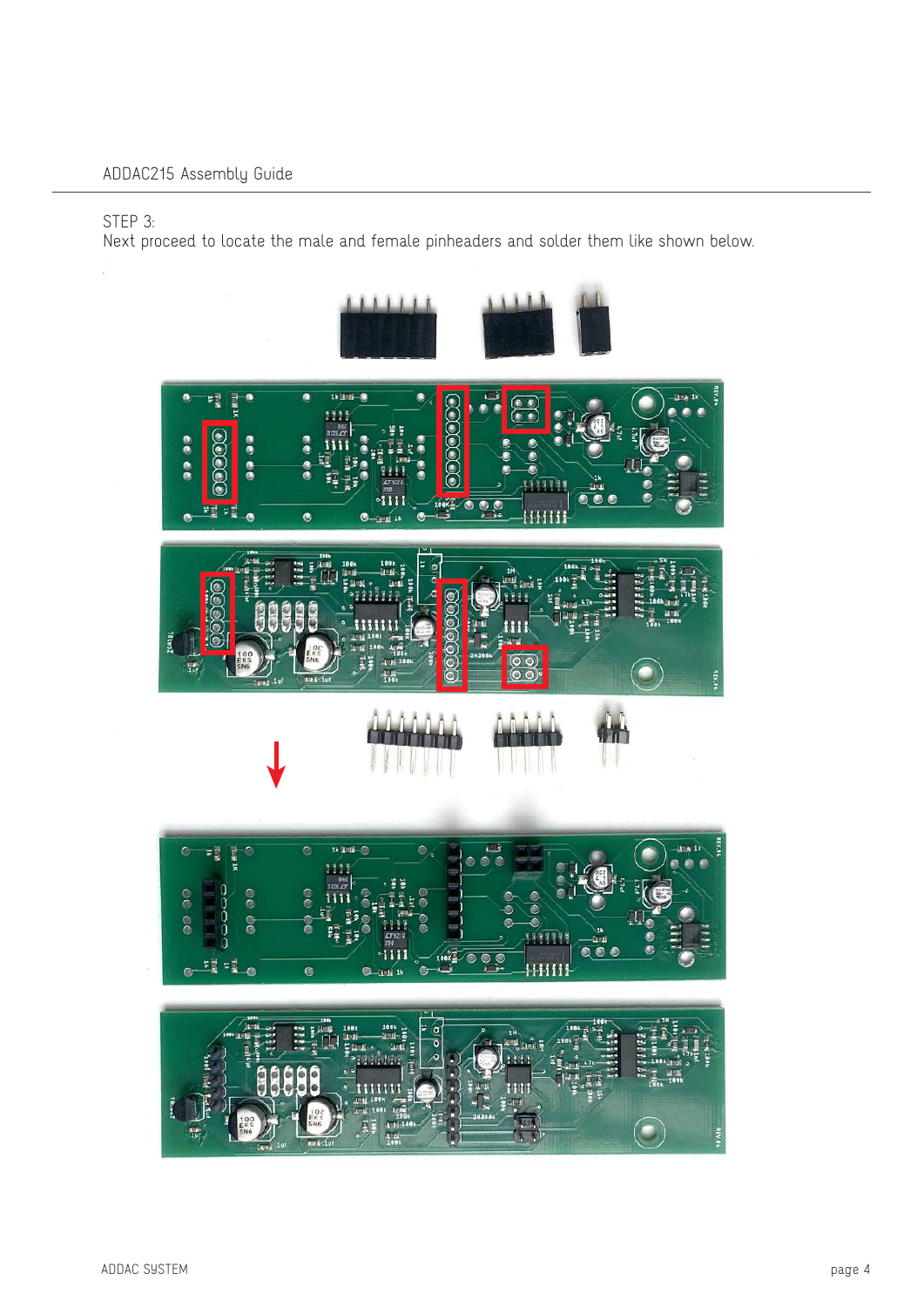STEP 4:

Next carefully break the 2 pcbs apart, locate and solder the trimmer like shown below.





STEP 5: Next locate and solder the 2x5 boxed pinheader like shown below.

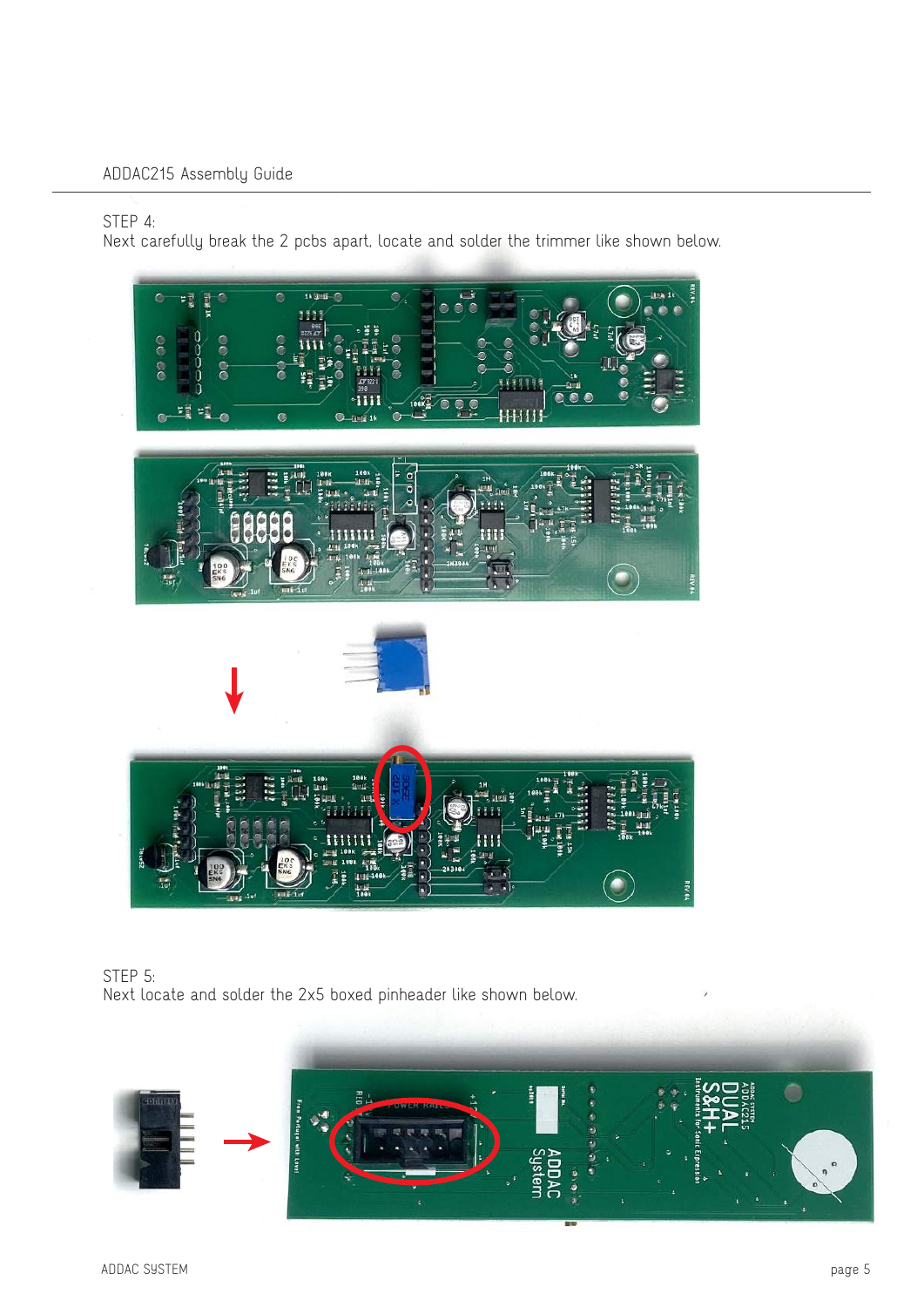## STEP 6:

Next attach the spacer like shown below and proceed to place all front panel parts.

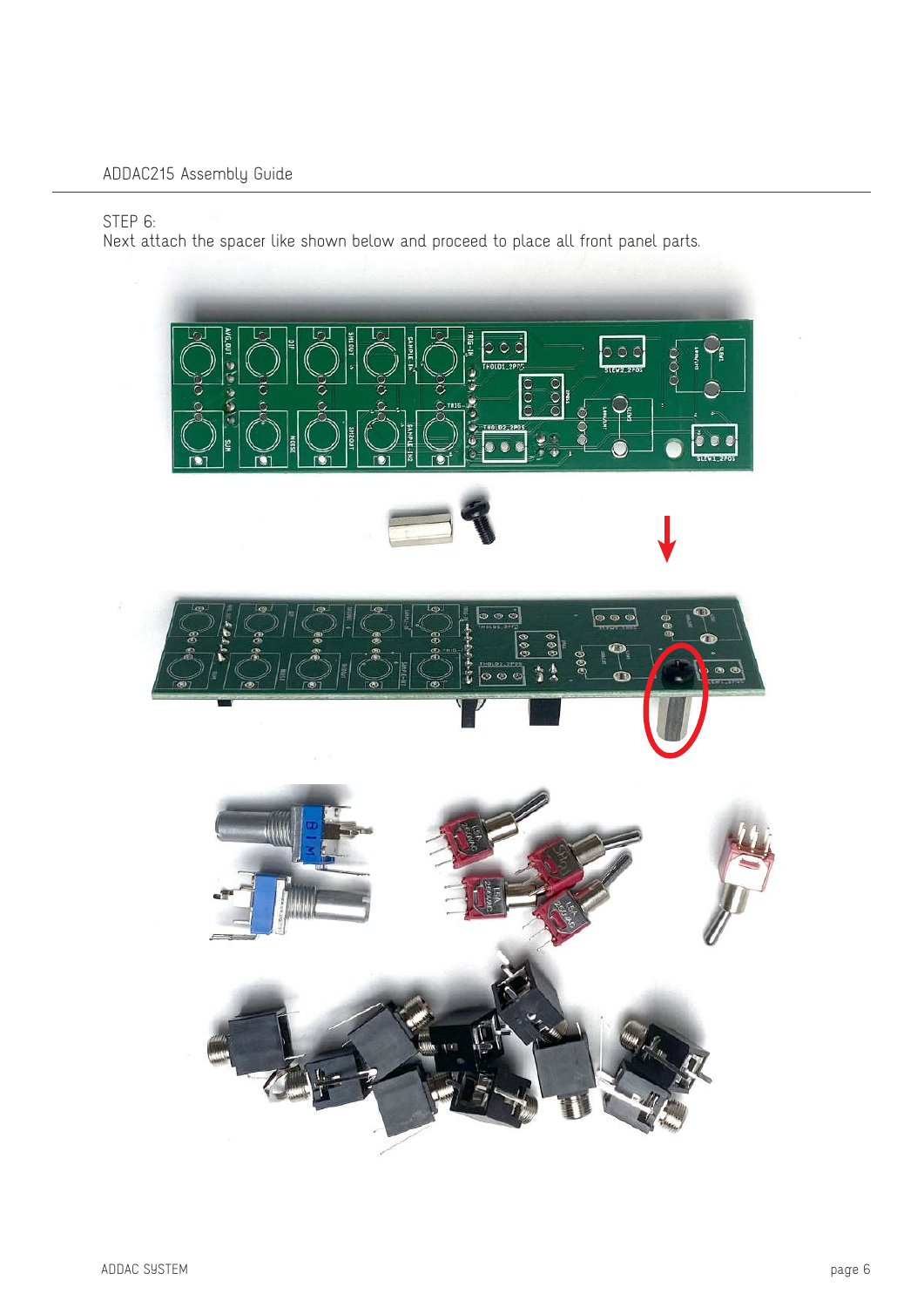#### STEP 7:

After all parts are in place, fit the frontpanel in and tighten all the nuts. Proceed by soldering all pads in the back.





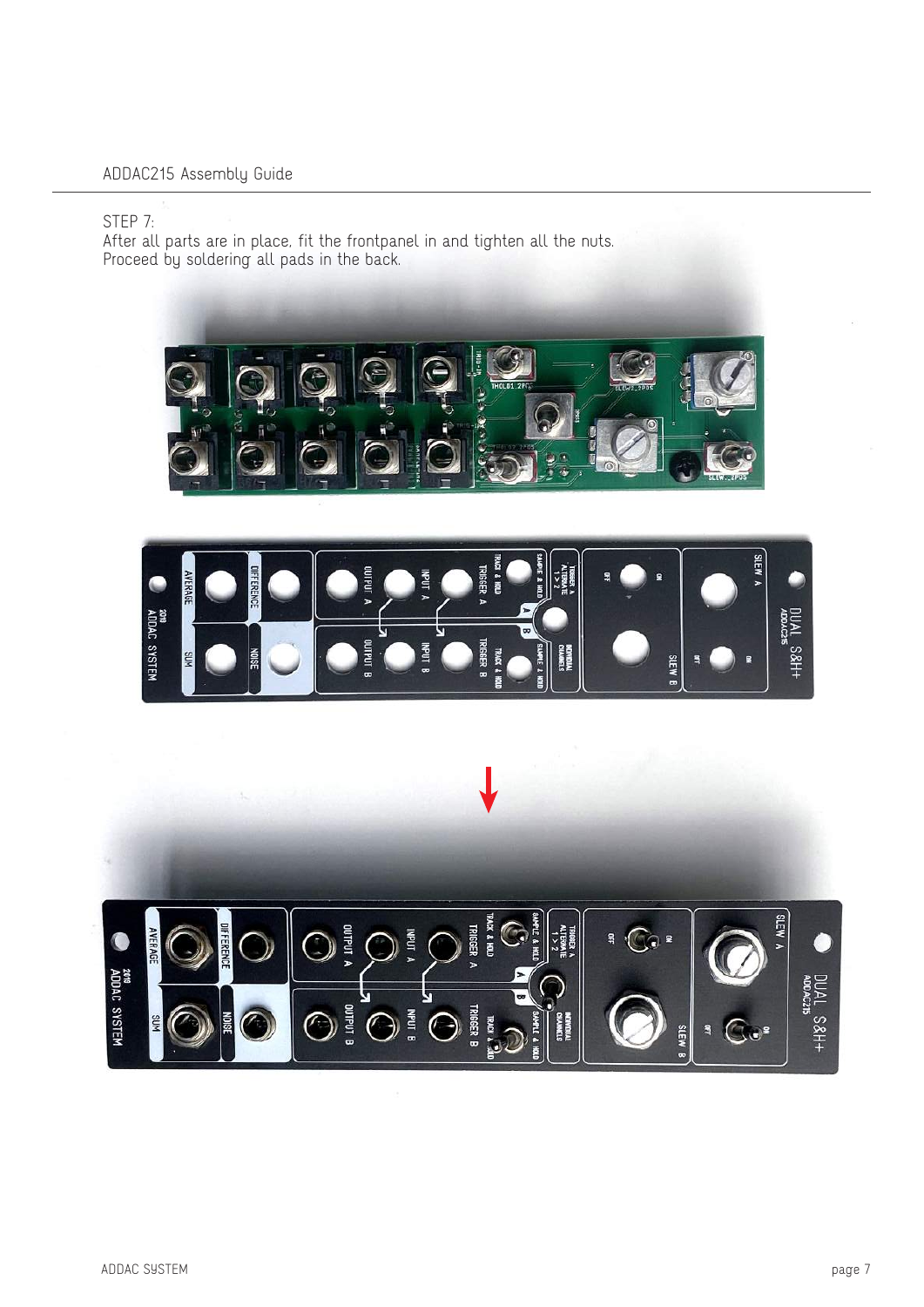STEP 8: Solder all the front parts pads.



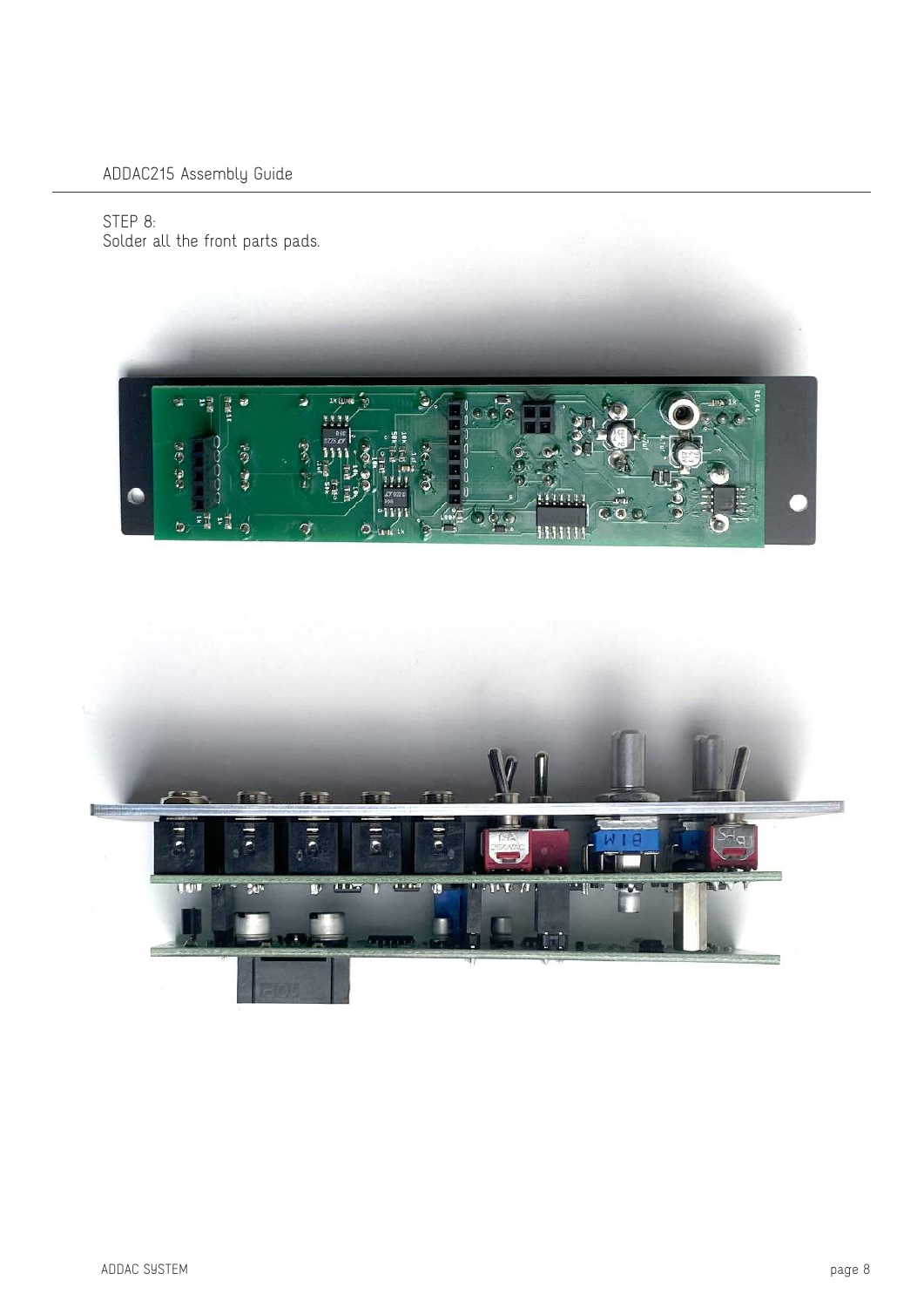### STEP 9: For the last step place the bottom screw

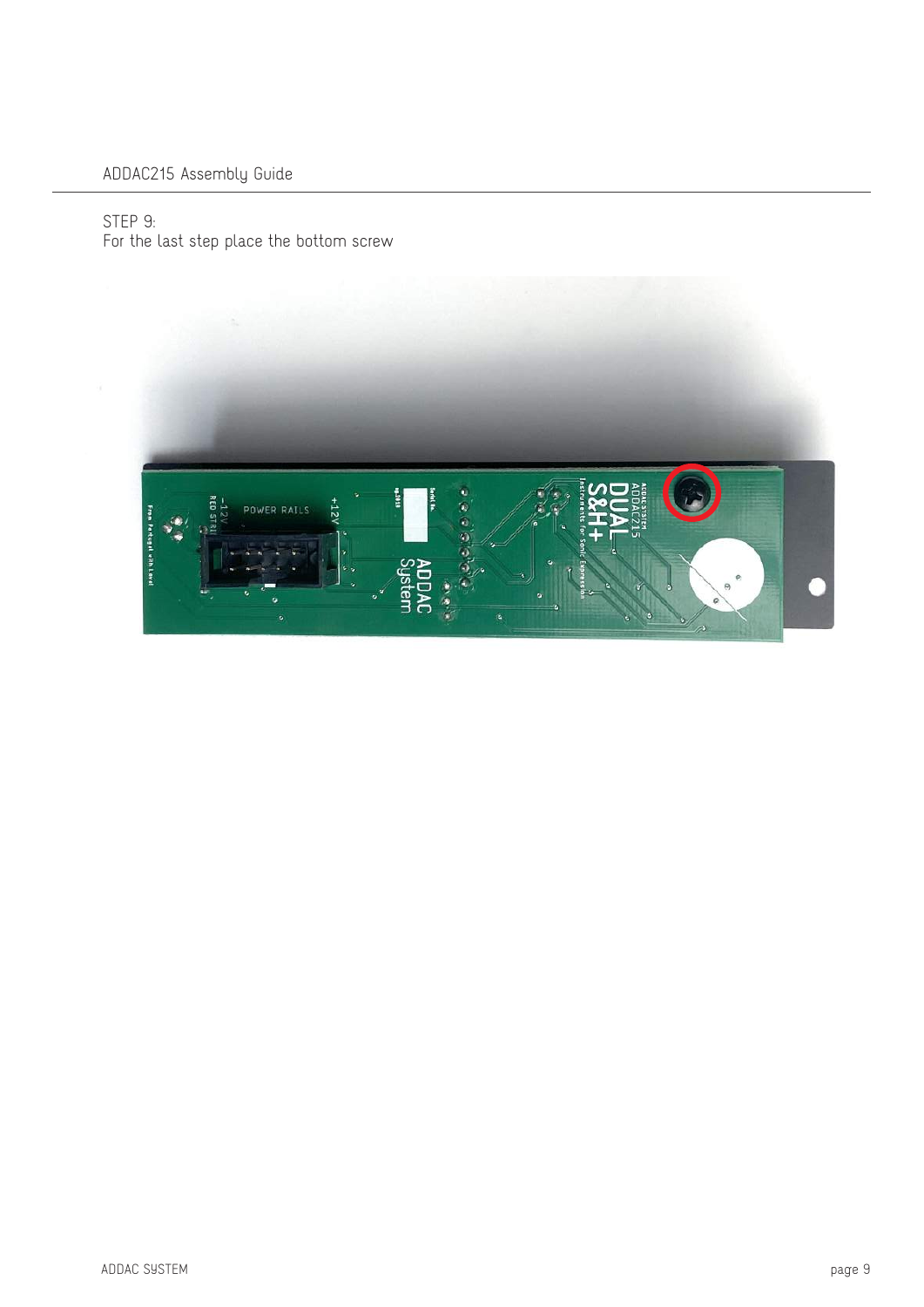Place and tighten all remaining nuts and you're done! Happy Patching!

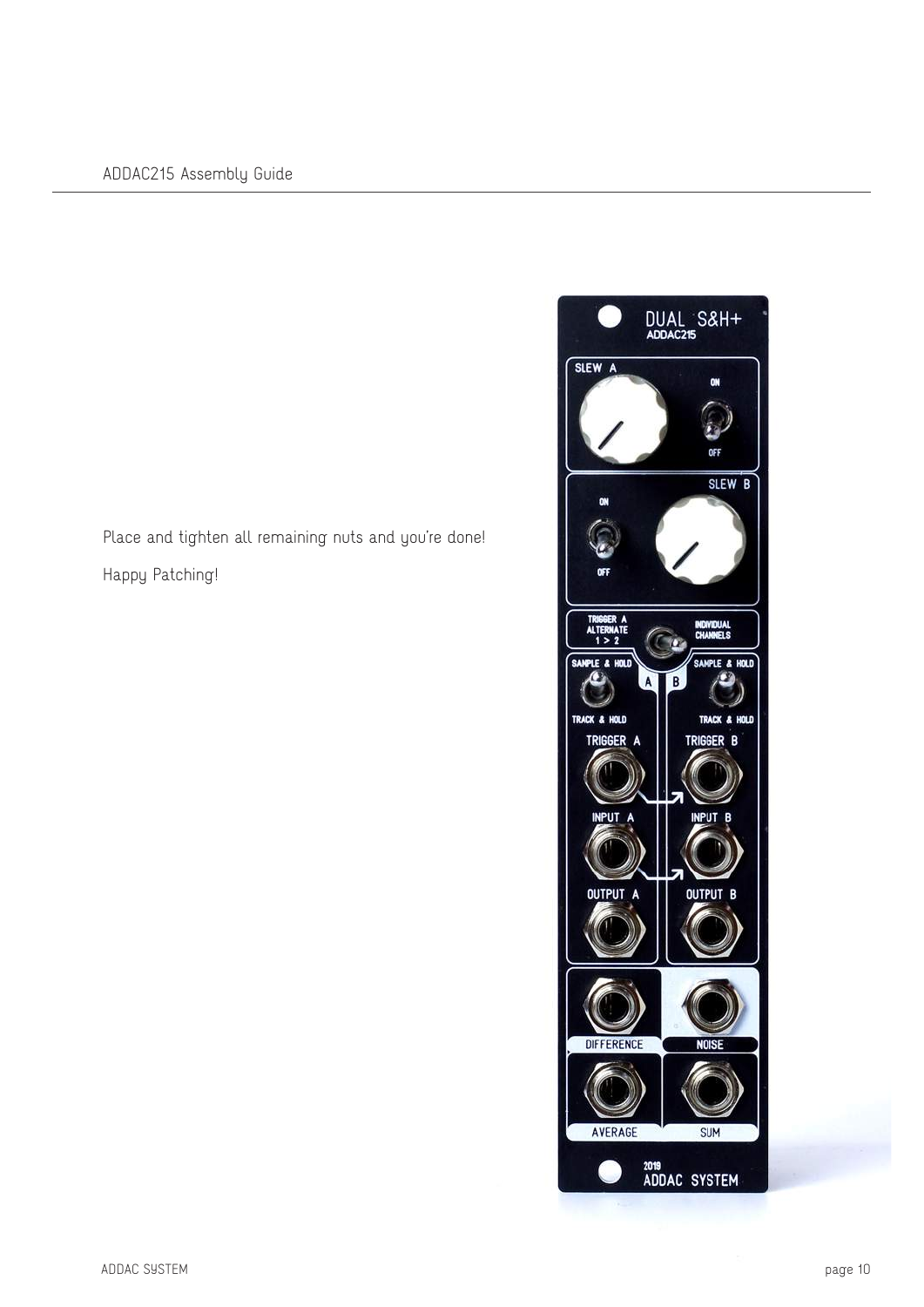## **Calibration**

This process will calibrate the internal noise gain.

### PROCESS:

- 1. Turn the module On and wait about 30 seconds for it to stabilize
- 2. Patch the "NOISE" Output to an oscilloscope
- 3. Adjust the trimmer until the level peaks at about ±5 volts.

The ±5 volt calibration is just a reference, the user can calibrate it to any other range according to his wish.